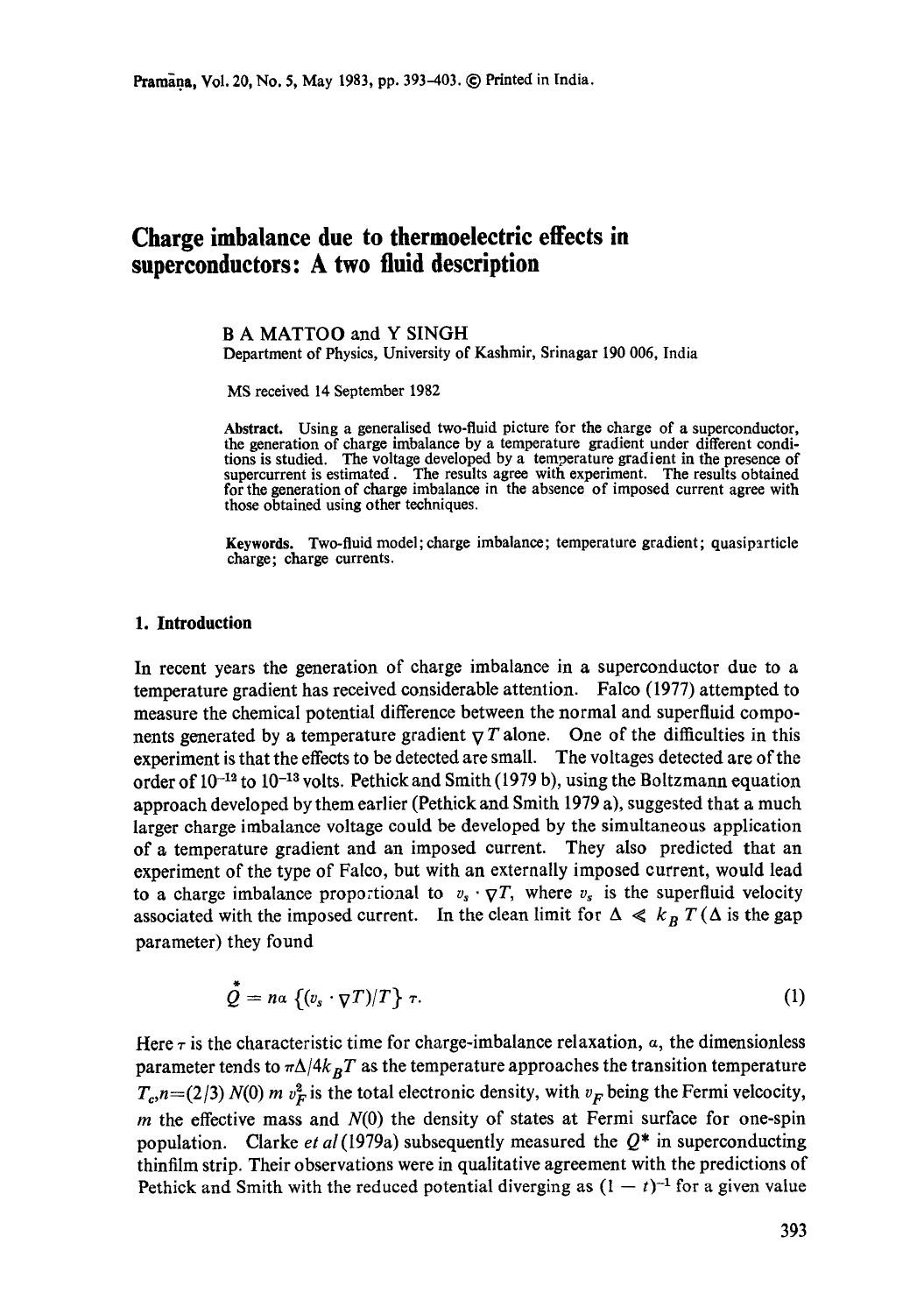of  $v_s$  and  $\nabla T$ . However, the detected voltage is two or three orders of magnitude smaller than the predicted one. Further experimental evidence of these effects have been reported recently by Fjordboge *et al* (1981). Pethiek and Smith (1979b) also calculated the charge imbalance in the absence of imposed current, exhibiting a term proportional to  $\nabla^2 T$  by using the Ginzburg (1944) condition  $J_s = -J_n$ . Entin-Wohlman and Orbach (1980) using the microscopic approach and the second Ginzburg condition  $J_n = -L_s \nabla T$ , calculated the charge imbalance in the absence of imposed current. Here  $L<sub>s</sub>$  is the thermoelectric coefficient in the superconductor given by (Bardeen *et al* 1959):

$$
L_{\rm s}/L_{\rm n} = G\ (\Delta/k_B T),\tag{2}
$$

where  $G(\Delta/k_B)$ 

$$
k_B T = 1 - \left(\frac{1}{2} \pi^2\right) \left(\Delta / k_B T\right)^3 \text{ for } T \simeq T_c. \tag{3}
$$

The charge imbalance was found to depend on  $\nabla^2 T + (\nabla T)^2$  and not solely on  $(\nabla T)^2$ . Using macroscopic approach, Tinkham (1980) incorporated the  $\nabla^2 T$  term, which he argued arose from the divergence of normal current.

The purpose of the present paper is to combine features of a two-fluid description with microscopic calculations. In  $\S 2$  we briefly review the Pethick and Smith (1979b) theory and extend it to account for experimental observations. In  $\S$ 3, the theory is extended to calculate charge imbalance due to non-uniform temperature gradient in the absence of imposed current. The results agree with those obtained using other techniques.

# **2. Generation of charge imbalance in a current carrying superconductor**

The rate at which charge imbalance is generated in a current carrying superconductor due to a temperature gradient, taking into account the phonon scattering processes only, can be obtained by solving the Boltzmann equation:

$$
\left(\mathrm{d}Q_n/\mathrm{d}t\right)_{\text{gen.}} = \left(\mathrm{d}Q_n/\mathrm{d}t\right)_{\text{coll.}},\tag{4}
$$

where  $Q_n$  is the charge associated with the normal component in thermal equilibrium and is given by (Mattoo and Singh 1982):

$$
Q_n = \sum_{\rho,\,\sigma} q_p^0 f_{p,\sigma} \tag{5}
$$

where  $q_p^0$  is the equilibrium value of the effective charge of quasiparticles, given by (Pethick and Smith 1979a):

$$
q_p = \zeta_p / E_p = (E_p^2 - \Delta^2)^{1/2} / E_p. \tag{6}
$$

Here  $\zeta_p$  is the normal state quasiparticle energy  $\epsilon_p$  relative to chemical potential of the condensate  $\mu_s$  and  $E_p$  is the quasiparticle energy:

$$
E_p = (\zeta_p^2 + \Delta^2)^{1/2} = \{ (\epsilon_p - \mu_s)^2 + \Delta^2 \}^{1/2}.
$$
 (7)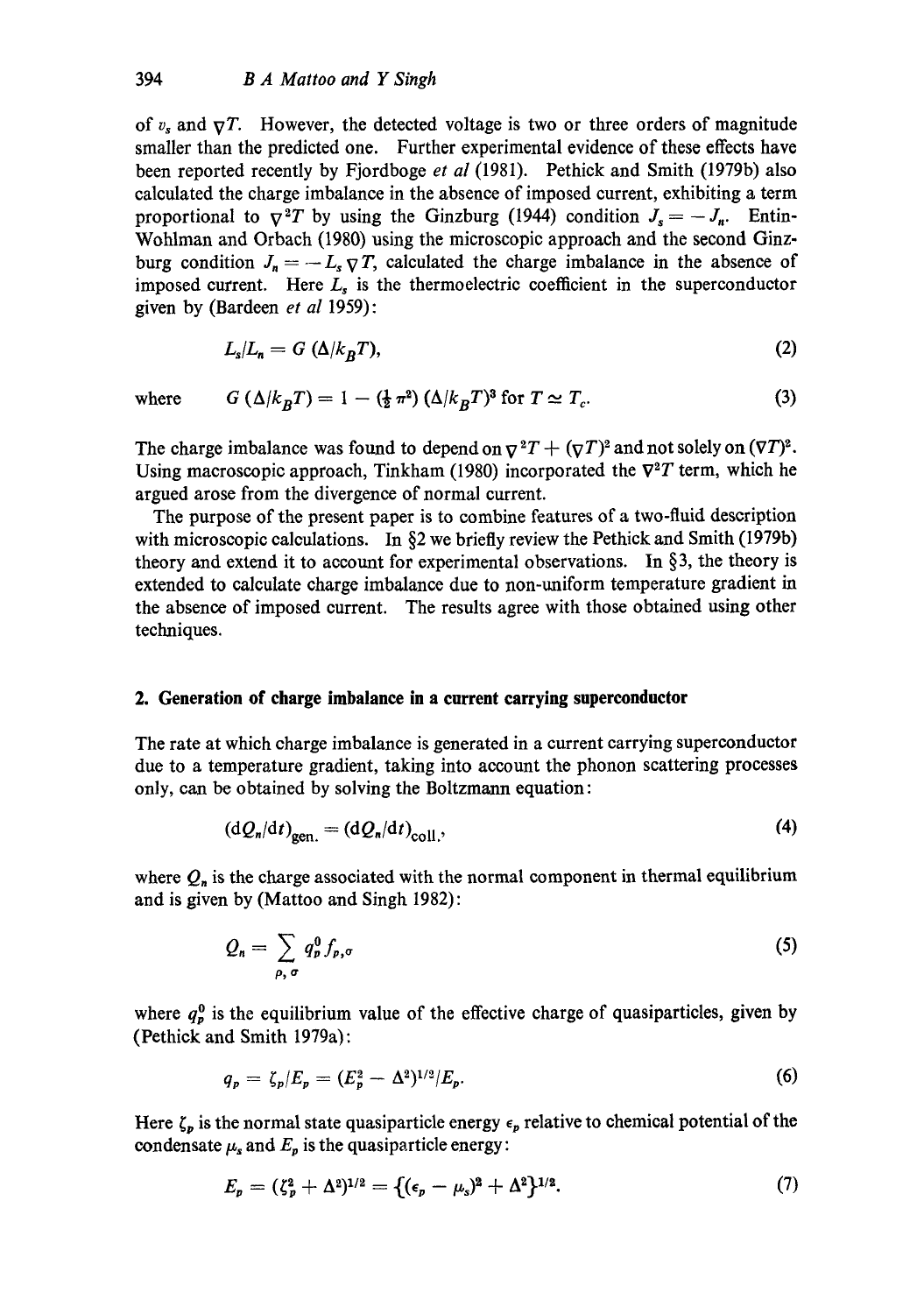The rate of quasiparticle charge generation is shown to be (Pethick and Smith 1979b):

$$
(\mathrm{d}Q_n/\mathrm{d}t)_{\mathrm{gen.}} = - n \alpha \left\{ (v_s \cdot \nabla T)/T \right\}.
$$
 (8)

The collision term in (4) is written phenomenologically as:

$$
\left(\mathrm{d}Q_n/\mathrm{d}t\right)_{\text{coll.}} = -\stackrel{\ast}{Q}/r.\tag{9}
$$

where  $\stackrel{*}{\mathcal{Q}}$  is the deviation of  $\mathcal{Q}_n$  from its local equilibrium value, corresponding to what has been referred to as  $\delta Q_{n}^{l.e.}$  in the literature and defined as (Pethick and Smith 1979a):

$$
\mathcal{Q}_{1,e.}^{\dagger} = \sum_{\rho,\ \sigma} q_{\rho} \ \delta f_{\rho}^{\text{I.e.}}.
$$
 (10)

Here  $\delta f_n^{\text{I.e.}}$  is the deviation of the quasiparticle distribution function from its local equilibrium value. The value of  $\mu_s$  is determined by the requirement that the total electronic density be the same in the presence of charge imbalance as in thermal equilibrium. Waldram (1975) showed that this condition requires

$$
\dot{\tilde{\mathcal{Q}}} = -2N(0)\,\delta\mu_s\tag{11}
$$

where  $\delta\mu_s$  is the difference between the actual value of  $\mu_s$  and its value in thermal equilibrium. On combining (8) and (9) one gets an expression for charge imbalance given by (1). The potential developed between the normal and superfluid components due to charge imbalance is obtained from (Tinkham 1972):

$$
eV = \dot{Q}/2N \tag{12}
$$

where  $g_{NS}$  is the normalised tunnel conductance.  $\tau_{in}$  (9) is the usual charge imbalance relaxation time due to inelastic scattering process, i.e.

$$
\tau_{\hat{\mathcal{Q}}}^{-1} = (\pi \Delta / 4k_B \hat{T}) \tau_{\text{in.}}^{-1} (0)
$$
 (13)

where  $\tau_{\text{in}}$  (0) is the normal state electron-phonon scattering time at the Fermi energy  $E_F$ . Thus (1) reduces to:

$$
eV/E_F = (2/3e) \tau_{\text{in}}(0) \left[ (J_s \cdot \nabla T)/n_s g_{\text{NS}} T \right]
$$
 (14)

Here  $J_s = e \, n_s v_s$  is the supercurrent with  $n_s$  being the superfluid density. Close to  $T_c$ , the temperature dependence is dominated by  $n_1^{-1} \sim (1-t)^{-1}$ , in accordance with experimental observations of Clarke *et al* (1979b). However, the estimated voltage exceeds the experimental values by two to three orders of magnitude. Further the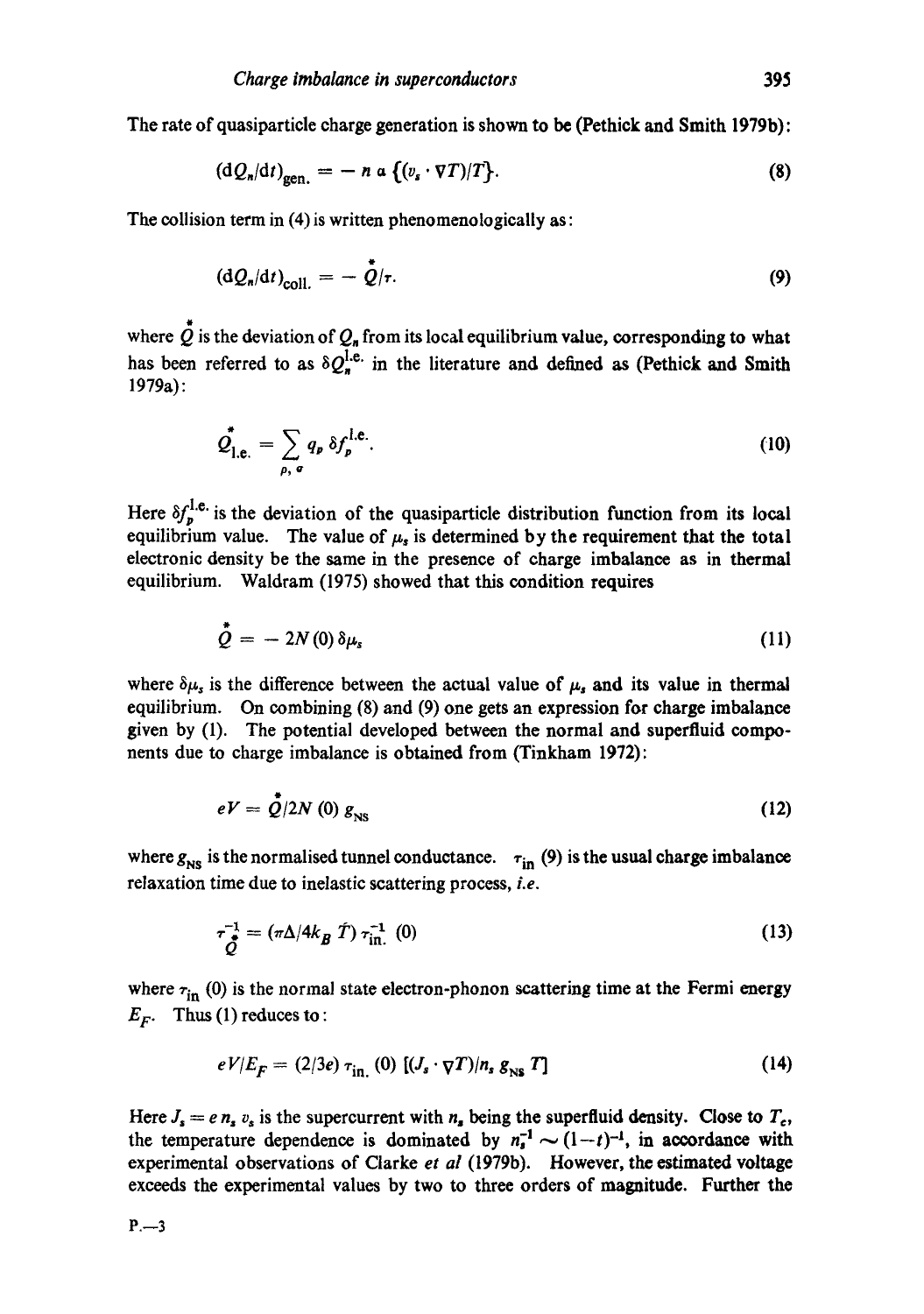characteristic relaxation time  $\tau$  calculated from the experimental results is considerably less than its estimated value from phonon scattering processes alone. This discrepancy may be due to the dominance of impurity scattering processes in the experimental samples. If the relaxation time  $\tau$  in (1) is replaced by temperatureindependent impurity scattering time  $\tau_{\text{imp.}}$  the order of magnitude is approximately the same at temperature  $T=0.9 T_c$ , with  $(1-t)^{-1/2}$  type temperature dependence.

In defining (10) it is assumed that  $\mu_s$  and hence  $q_p$  have their equilibrium values, like in injection type experiment and the change in distribution function alone gives change in quasi-particle charge  $Q_n$  or  $\tilde{Q}$ . The temperature gradient in the presence of supercurrent shifts the chemical potential of the condensate resulting in the shift of excitation spectrum in such a way that in the absence of inelastic scattering process a given quasiparticle remains at the same value of  $\mu_s$  but changes its excitation energy and hence the effective charge  $q_p$ . In such a non-equilibrium state (10) is modified to a more general form:

$$
\stackrel{\bullet}{\mathcal{Q}} = \sum_{\rho, \sigma} \{q_p \,\delta f_p^{\text{l.e.}} + \delta q_p f_p^{\text{l.e.}} \},\tag{15}
$$

where the deviation of the quasiparticle charge from its equilibrium value due to shift in chemical potential of condensate is given by (Kadin *et a11980):* 

$$
\delta q_p = \delta \mu_s \left( \partial / \partial \mu_s \right) \left( \zeta_p / E_p \right) = - \delta \mu_s \left( \Delta^2 / 2 E_p^3 \right) \tag{16}
$$

From equations  $(11)$ ,  $(15)$  and  $(16)$ , we have:

$$
\dot{\mathcal{Q}} = \sum_{\rho, \sigma} q_p \,\delta f_p^{\text{l.e.}} \bigg/ \left\{ 1 - \frac{1}{N(0)} \sum_{\rho, \sigma} f_p^{\text{l.e.}} \frac{\Delta^2}{E_p^3} \right\} \tag{17}
$$

For  $T \sim T_c$ , the denominator is small but positive:

$$
1 - \frac{1}{N(0)} \sum_{\rho, \sigma} f_p^{1,e} \frac{\Delta^2}{E_p^3} = 1 - Z(T) \simeq \pi \Delta/4k_B T.
$$
 (18)

where the temperature function  $Z(T)$  is discussed by Clarke *et al* (1979b). Using equations (1), (13), (17) and (18) the charge imbalance near  $T_c$  takes the form:

$$
\dot{\mathcal{Q}} = \frac{a}{[1 - Z(T)]^{-1}} n \left\{ (v_s \cdot \nabla T)/T \right\} \tau,
$$
  

$$
= \frac{\pi \Delta}{4 k_B T} n \left\{ (v_s \cdot \nabla T)/T \right\} \tau_{\text{in.}}(0).
$$
 (19)

This shows that close to  $T_c$ , the dependence of  $\tilde{Q}$  on phonon scattering is weak. However, away from  $T_c$  the phonon scattering should play an essential role in charge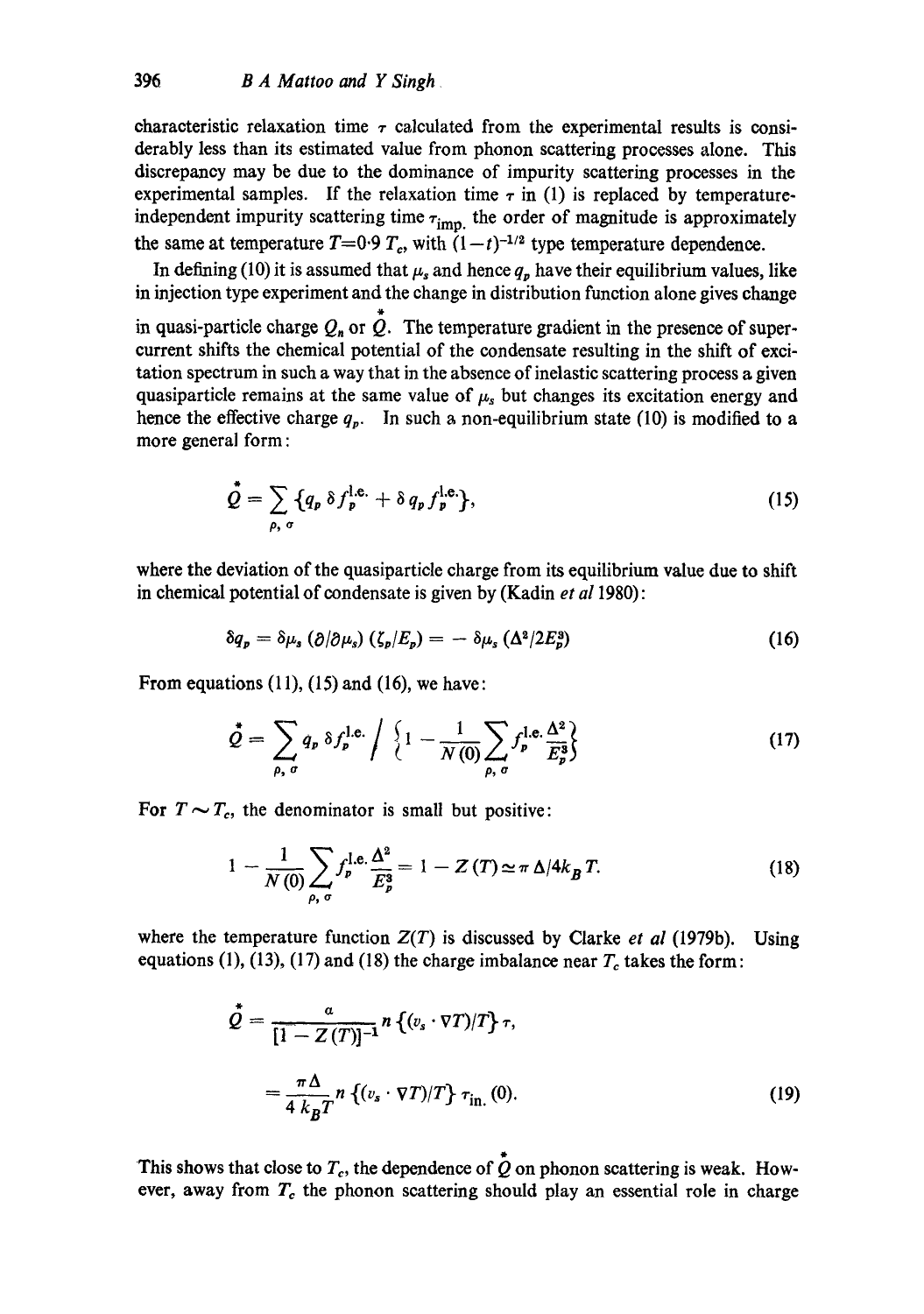imbalance relaxation process. This is in accordance with the result obtained by Schmid and Schon (1979), using microscopic approach.

As mentioned earlier the impurity scattering processes dominate over other scattering processes in Sn film used for charge imbalance relaxation experiments. It is worth noting that in absence of supercurrent scattering from impurities cannot change charge imbalance if the energy gap is isotropic. This follows from the fact that scattering occurs between states which are on the same branch of the spectrum and hence have the same energy  $E_p$ . Thus the effective charge  $q_p$  associated with these states remains unaltered. In the presence of supercurrent, however, the scattering occurs between states having same energy in the laboratory frame  $E'_n$  (where the superfluid moves with velocity  $v_s$  *i.e.*  $E_p' = E_p + P v_s$  and hence the effective charge  $q_p$  will change in collision process. In clean superconductors, where the impurity concentration is small so that the mean free path is larger than the zero temperature coherence length, the impurity scattering process produce no change in quasiparticle charge for the isotropic energy gap. However, if the gap is anisotropic, the impurity scattering processes in which quasiparticles remain on the same branch and branch-mixing processes give rise to change in quasiparticle charge. In order to calculate the effect of impurity scatterings, one must solve the Boltzman equation by including all the coherence factors in the scattering matrix elements and allowing for scatterings by both magnetic and nonmagnetic impurities. In practice it is a complicated task, as one never enters into a domain where the scattering by impurities is the only important mechanism. It is necessary to consider the combined effects of impurities and phonons simultaneously. Schmid and Schon (1979) and Beyer Nielsen *et al* (1980) solved the Boltzmann equation in various limits. Their solutions are valid mostly in the clean limit, where  $1/\tau_{\text{imp}}$  is small. We consider the simple case for  $1/\tau_{\text{imp}} \ll 1/\tau_{\text{in}}$ . (0), which can be treated by the perturbation theory starting from the solution to the problem of phonon scattering. We find

$$
1/\tau = \frac{\pi \Delta}{4k_B T} \frac{1}{\tau_{\text{in.}}(0)} + \frac{\Delta}{k_B T} \frac{1}{\tau_{\text{imp.}}} \,. \tag{20}
$$

Consider first the limit where further electron phonon scattering is completely neglected,  $1/\tau_{\text{in}}(0) = 0$ . Under these conditions (19) simplifies to:

$$
\stackrel{\ast}{\mathcal{Q}}=2F\left(\Delta,\,T\right)\,n\,\left\{(v_{\rm s}\cdot\nabla T)/T\right\}\,\tau_{\rm imp.}\tag{21}
$$

where  $F(\Delta, T) = (k_B T/2\Delta)^{-1}$  is the dimensionless parameter. As a first approximation we can take the impurity scattering mean free path  $l_{\text{imp.}}$  equal to its normal state value  $v_F \tau_{\text{imp.}}$ , we then get:

$$
\frac{\stackrel{\bullet}{\mathcal{Q}}}{2N(0)} = eV g_{\rm NS} = (2/3) P_F 1_{\rm imp.} \{ (v_s \cdot \nabla T)/T \} F (\Delta, T). \tag{22}
$$

Near  $T_c$  Schmid and Schon (1979) derived an analytical result for the voltage, which corresponds to  $F = (1/\pi) \ln(8\Delta \tau_{\text{in}})$ . Our numerical results are in good agree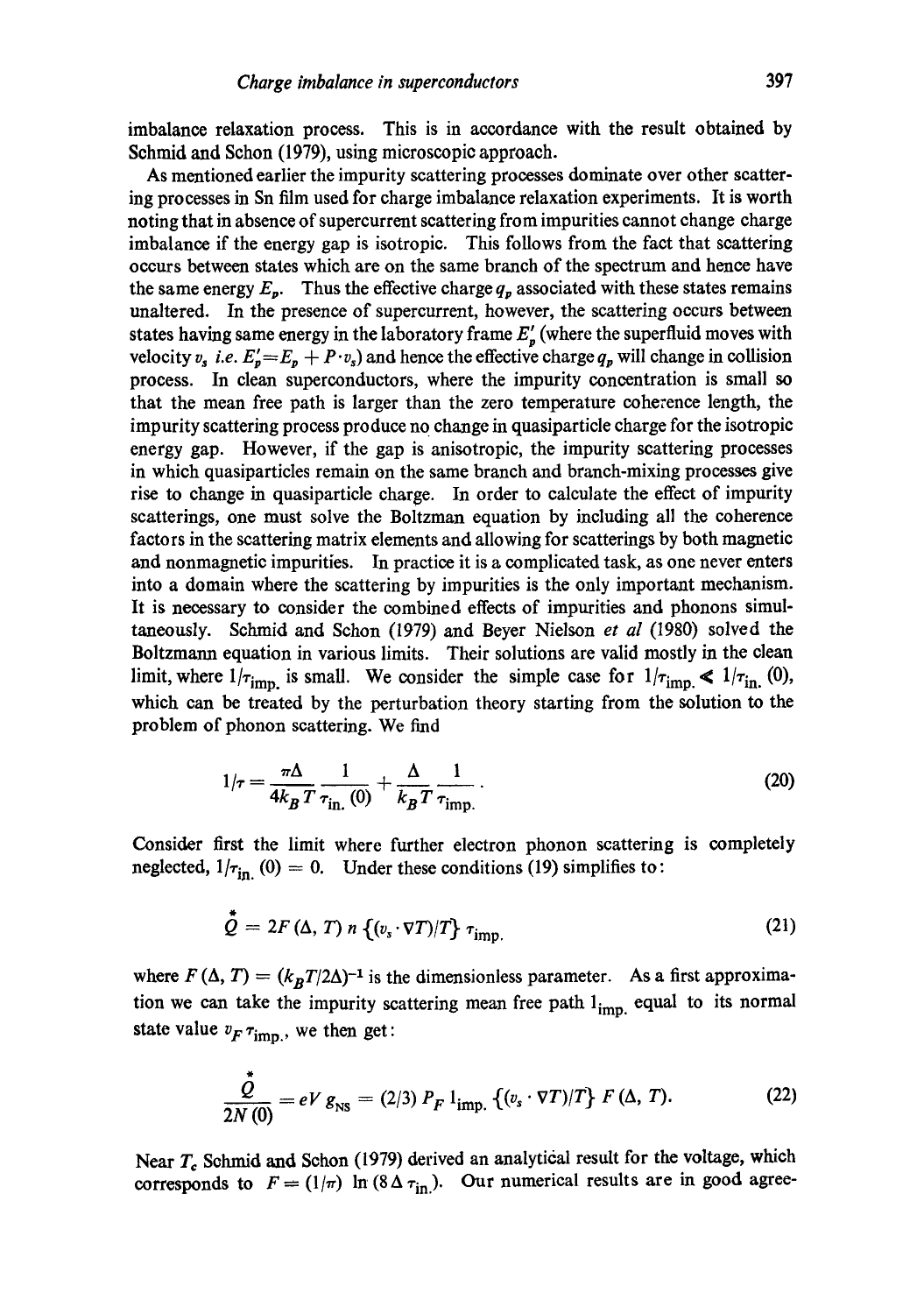ment with this value, since at  $T = 0.99 T_c$  one has  $(1/\pi) \ln (8\Delta \tau_{in})$ .  $\simeq 1.8$  for Sn.

To facilitate oomparison with experiments we divide our calculated voltage with the temperature gradient and the total current  $I = A n_s e v_s$ , where A is the crosssectional area and obtain :

$$
\frac{V g_{\text{NS}} T}{1 \nabla T} = \frac{1}{\pi} \frac{\hbar}{e^2 N(0)} \frac{F(\Delta, T)}{\Delta \tan \frac{\Delta}{2T}} \frac{1}{A}
$$
 (23)

after using

$$
n_s = \frac{\pi}{2} \Delta^2 \sigma m/e^2 T_c \tag{24}
$$

near  $T_c$ . Here  $\sigma$  is the normal state conductivity.

In figure 1 we plot the left side of (23) *versus*  $(1 - t)$  for the sample given in § 4 of Clarke *et al* (1979 a) to check the temperature dependence, by setting  $v_F = 0.65$  $\times$  10<sup>8</sup> cm/sec., measured value of  $l_{imp} = v_F \tau_{imp} = 4300$  A. U. and the cross-sectional area  $A = 2.9 \times 10^{-7}$  cm<sup>2</sup>. In figure 2 the  $V g_{\text{NS}}/I \nabla T$  versus reduced temperature for the above mentioned sample is plotted. The agreements are fairly good. In figure 3 we plot V  $g_{\text{NS}} T (1 - t^4) / I \cdot \Delta T$  versus reduced temperature for sample § 3 of Fjordboge *et al* (1981) for which our estimates of  $V/I$  are expected to be more reliable. In the above calculations  $N(0)$  was taken to be equal to three times the free electron value. The value of  $N(0)$  deduced from heat capacity measurements is 1.3 times the free electron value, which would lead to the theoretical value 2.3 times larger than the one shown in figure 3. Clearly the band effeots are



*Figure 1. Vg<sub>NS</sub> T|I'VT vs* (1-t), where  $t = T/T_c$  for sample § 4 of Clarke *et al* (1979a). ( $\cdot$ ) represents experimental data,  $(- - -)$  has a slope of  $-1$ ,  $(-)$  is equation 23 fitted at one point.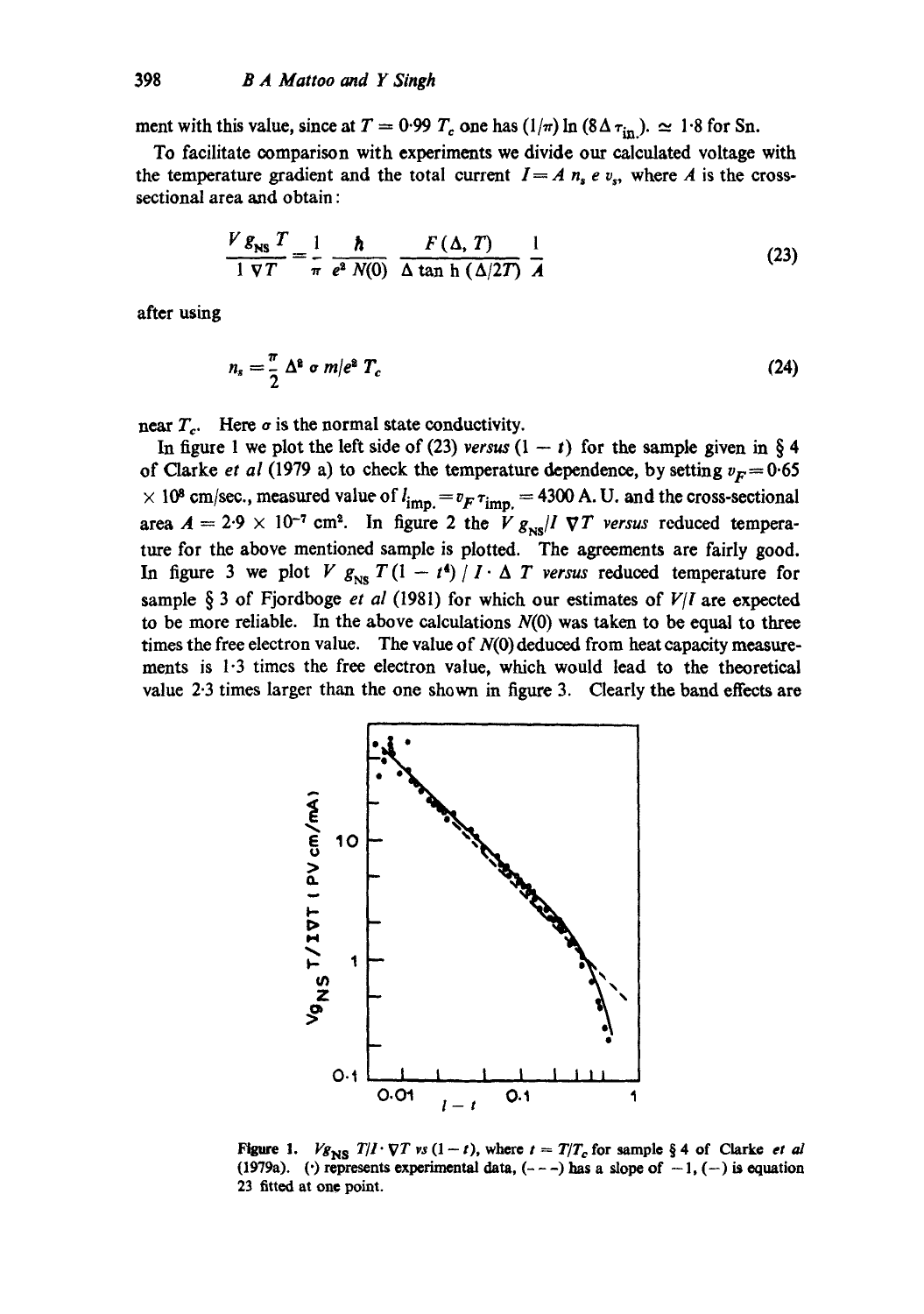

Figure 2. *V*  $g_{NS}/T \cdot \nabla T$  vs reduced temperature. (-) represents equation (23) and (') are the experimental data for sample § 4 of Clarke *et al* (1979a).



Figure 3. Comparison of theoretical and experimental values of  $(1-t^4) V g_{NS} T/I$ .  $\nabla T$  for sample § 3 of Fjordboge *et al* (1981). The factor  $(1 - t^4)$  is included to remove most rapid temperature dependence.

important in an isotropic material like Sn and it would not be reasonable to expect much better agreement than this within our simple model. It is worth noting that our estimated voltage is  $\pi$  times that of Clarke and Tinkham (1980), who used a quite different approach to derive results for arbitrary temperature.

#### **3. Generation of charge imbalance** in absence of imposed current

When spatial variations in the quasiparticle distribution function are present,  $Q_n$ will change locally for transport of normal charge from adjacent regions. Thus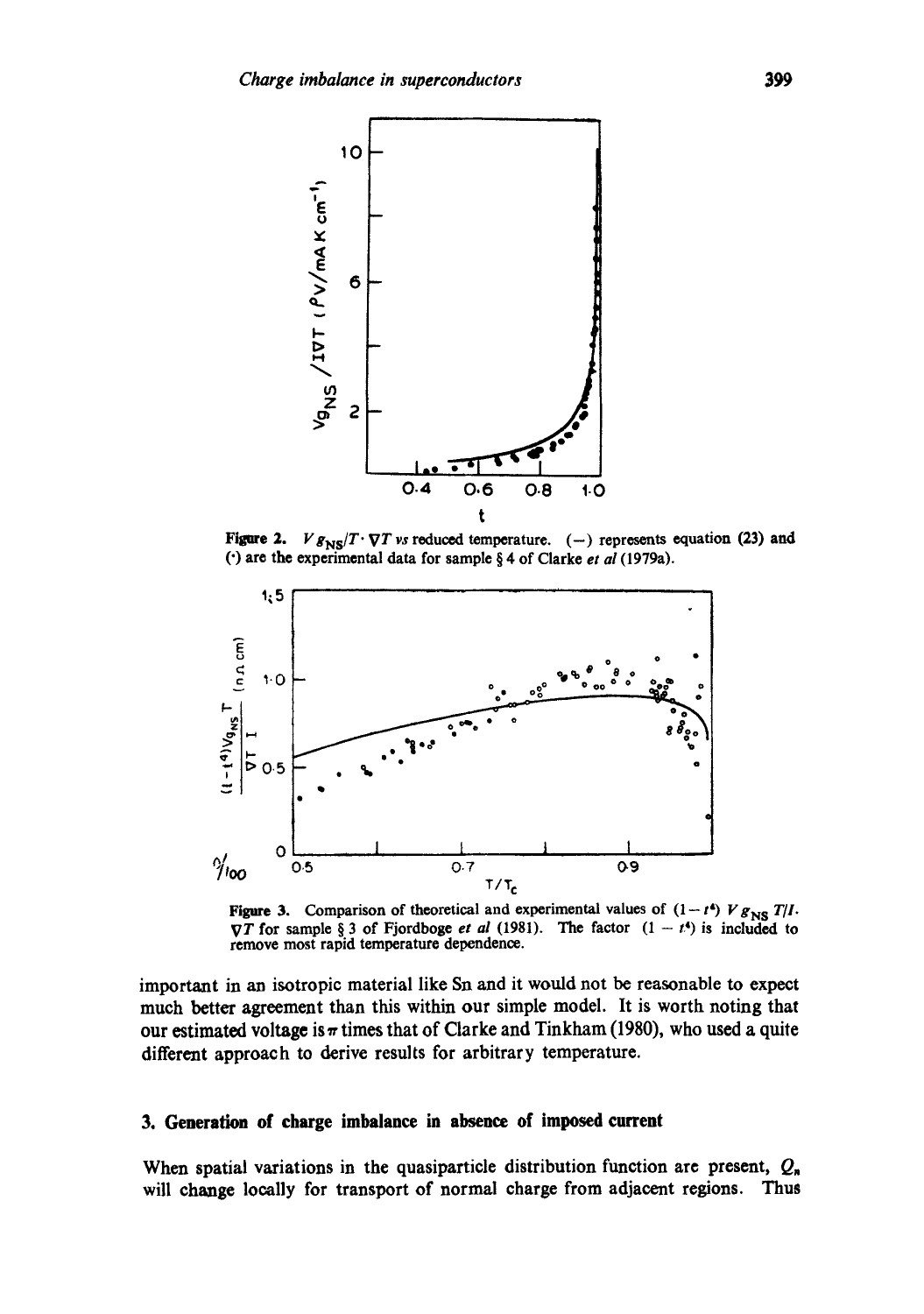equation (4) should be generalised to:

$$
\left(\mathrm{d}\ Q_n/\mathrm{d}t\right)_{\mathrm{gen.}} + \nabla \cdot J_n^{\mathcal{Q}} = \left(\mathrm{d}\ Q_n/\mathrm{d}t\right)_{\mathrm{coll}}.\tag{25}
$$

where  $J_n^Q$  is the current associated with  $Q_n$ , referred to as the current of normal charge, given by (Pethick and Smith 1979a) :

$$
J_n^Q = \sum_{\rho, \sigma} q_p v_p \, \delta \, f_p^{\text{l.e.}} \tag{26}
$$

The presence of  $J_n^Q$  in (25) indicates that the quasiparticle charge can change in a given region not only through scattering processes but also through net inflow and outflow of quasiparticle charge. Thus the divergence term in (25) acts to produce a direct change in distribution function so that its contribution is subjected to an enhancement factor of  $4 k_B T/\pi \Delta$  neat  $T_c$ . Further, in steady state situation the change in distribution function alone corresponds to change in  $Q_n$ . However, in situations where spatial variations are also present,  $\mu_s$  and hence  $q_p$  change from their equilibrium values and hence contribute to the total change in  $Q_n$ . From equation (17) it is evident that this contribution of  $q_p$  for total change in  $Q_n$  is due to the response of the superfluid, which in turn is responsible for maintaining electroneutrality. This acts to enhance the change in  $Q_n$  due to the change in distribution function alone by a factor  $4 k_B T/\pi \Delta$ . Thus (25) must be generalised to (Kadin *et al* 1980):

$$
\left(\frac{\mathrm{d}\ Q_{\mathrm{s}}}{\mathrm{d}t}\right)_{\mathrm{gen.}} = -\frac{4\ k_B T}{\pi\Delta} \{(\stackrel{\star}{Q}|\tau) + (\nabla \cdot J_n^Q\} \tag{27}
$$

In a superconductor a temperature gradient leads to a flow of excitations and hence to a quasiparticle current by the usual mechanism which generate the thermoelectric currents in the normal metal. This in turn will give rise to a change in quasiparticle charge. Since our interest is in the quasiparticle charge current and not the total current of quasiparticles, one may write phenomenologically

$$
J_n^Q = -L_s^Q \nabla T. \tag{28}
$$

It is obvious that for a given temperature,  $L_{s}^{Q}$  should be less than  $L_{s}$  as  $J_{n}^{Q} < J_{n}$ . The current of normal charge associated with deviation from local equilibrium due to a thermal gradient is given by:

$$
J_n^{\mathcal{Q}} = e \sum_{\rho, \sigma} q_{\rho} v_p (E/T) \frac{\partial f^0}{\partial E} v_p \cdot \nabla T 1_{\text{imp.}}
$$
 (29)

where  $1_{imp.}$  is the transport mean free path due to impurity scattering, and is the same in the superconducting and normal state (Bardeen *et al* 1959). In (29)  $eq_p v_p =$  $= e q_p^2 \rho/m$  (as  $v_p = q_p p/m$ ) is the electric current carried by quasiparticles consti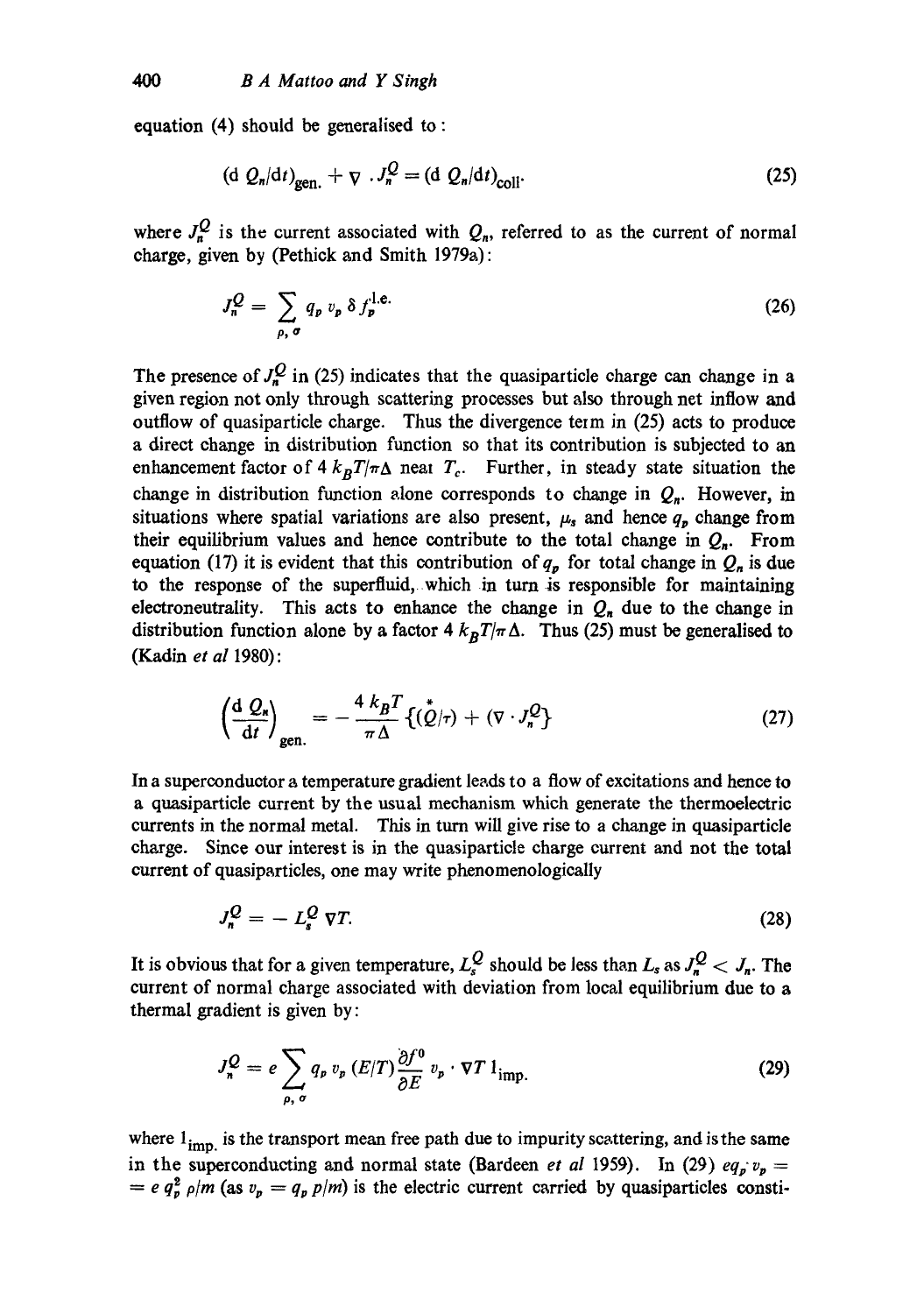tuting the normal charge and  $(E/T) \partial f^0/\partial E$  originates from the driving term  $v \cdot \nabla f$  in the Boltzmann equation for the ease of a temperature gradient. Converting the sum into an integral over the normal state energy variable  $\xi$ , one finds (28) with

$$
L_s^Q = (1/T) \int_{-\alpha}^{\alpha} d\xi \left( \xi^3 / E \right) \left( -\partial f^0 / \partial E \right) H \left( \xi \right) \text{sgn } \xi. \tag{30}
$$

Here  $H(\xi) = 2/3 \{P(\xi)/m\} N(\xi) 1_{\text{imp.}} N(\xi)$  is the density of states and sgn  $\xi$  reflects the fact that quasiparticle velocity changes the sign at Fermi surface. Expanding H about  $\xi = 0$ , one finds:

$$
L_s^Q = \beta T \tilde{G} \left( \Delta / k_B T \right),\tag{31}
$$

where  $\beta = (\pi^2/3) H (0) k_B^2$ , which is related to the thermoelectric coefficient of the normal component by  $L_n^Q = \beta T$  and

$$
\tilde{G} \left( \Delta / k_B T \right) = 1 - (3/\pi^2) \left( \Delta / k_B T \right)^2 \text{ for } T \sim T_c \tag{32}
$$

The presence of  $J_r^{\mathcal{Q}}$  in (27) changes the quasiparticle charge density at the rate of  $-\nabla$ .  $J_{n}^{Q}$ , which in a steady-state situation must be balanced by the rate at which the quasiparticle charge is converted into condensate charge. However, when the spatial variations are present the change in quasiparticle charge density will produce a corresponding change in superfluid charge density thus constituting a superfluid charge current. In the absence of imposed current the flow of  $J_n^Q$ , driven by a temperature gradient is locally cancelled by counterflow of superfluid charge current, *i.e.* (Mattoo and Singh 1983):

$$
J_n^{\mathcal{Q}} = -J_s^{\mathcal{Q}}.\tag{33}
$$

Here  $J_s^Q$  is the current associated with the  $Q_s$ , referred to as superfluid charge current. This consists of the usual supercurrent  $J_s$  plus the current associated with quasiparticle charge, *i.e.* which at temperature close to  $T_c$  can be appraximated as

$$
J_s^Q = n_s v_s + n_n v_s = n v_s. \tag{34}
$$

Here *n* is the total density and  $n_n$  is the density of the normal component. Using (8), **(28), (33) and (34), (27)** leads to:

$$
\stackrel{\star}{Q} = \alpha \tau_{\rm in.} (0) \, L_s^Q \, (\nabla T)^2 / T + \tau \left\{ L_s^Q \, \nabla^2 \, T + \frac{\partial L_s^Q}{\partial T} (\nabla T)^2 \right\}, \tag{35}
$$

where  $\tau$  is the inelastic charge imbalance relaxation time given by (13). Using  $(31)$ – $(33)$ , equation  $(35)$  takes the form:

$$
\ddot{Q} = L_n^Q \tau \left[ \{ \nabla^2 T + (\nabla T)^2 / T \} - (3/2) \left( \Delta / k_B T \right)^2 \right. \\
\times \left\{ \nabla^2 T - (\nabla T)^2 / T \right\} - (3/16) \left( \Delta / k_B T \right)^4 \left( \nabla T \right)^2 / T \right].
$$
\n(36)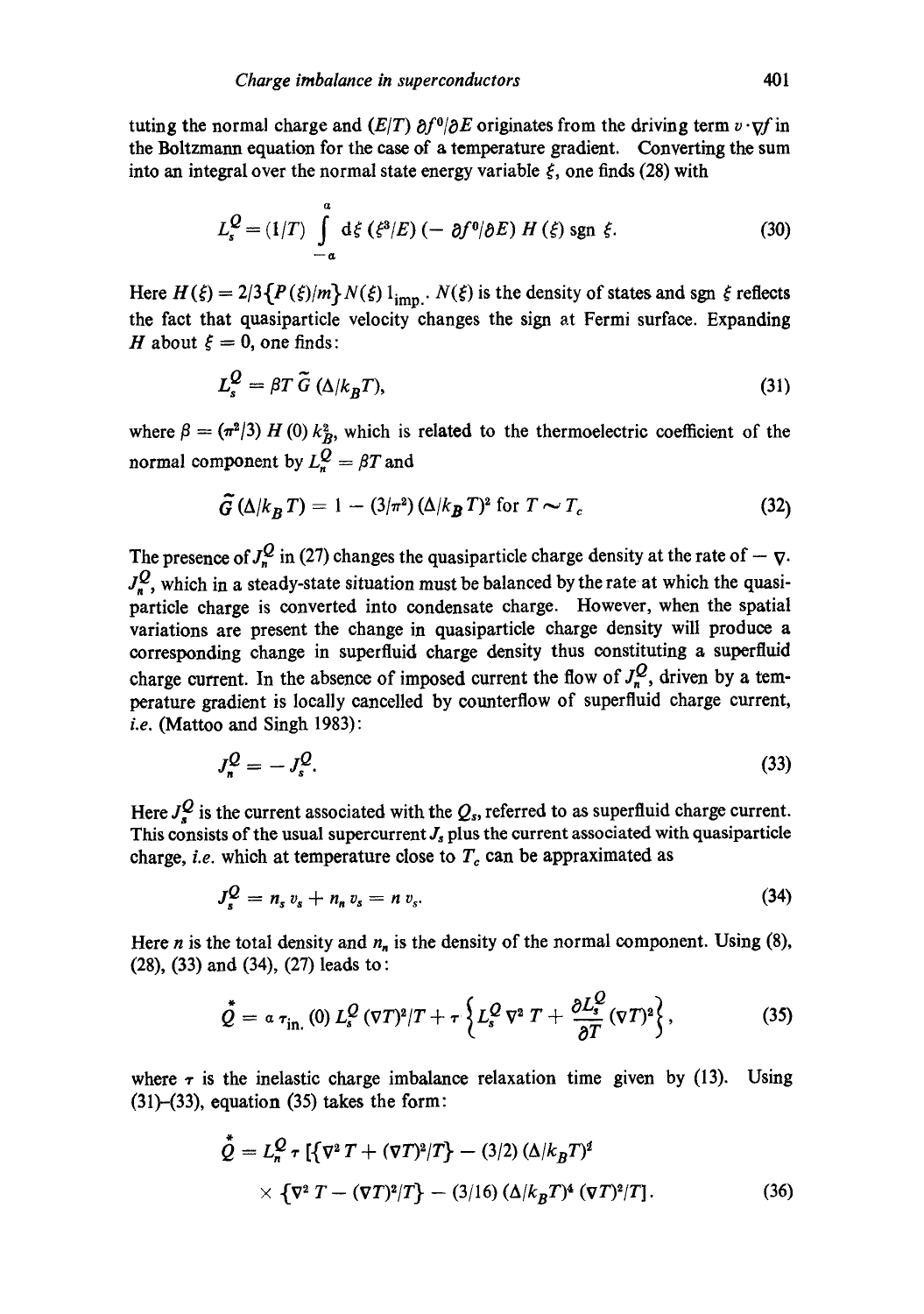At temperature close to  $T_c$ ,  $L_n^Q \simeq L_n$  and contribution due to the last term is negligible. Equation (36) reduces to an expression obtained by Entin-Wohlman and Orbach (1980) using microscopic approach.

The second term in (35) appears to be due to divergence of normal chaige current. Since  $\partial L^Q/\partial T$  is expected to be of the order of  $L^Q_\epsilon/T_c$ , the  $(\nabla T)^2$  teim is smaller than  $\nabla^2 T$  term by a factor of order

$$
(\nabla T)^2/T_c \nabla^2 T,
$$

and is normally negligible. Thus (35) simplifies to:

$$
\stackrel{\bullet}{\mathcal{Q}} = \tau L_n^{\mathcal{Q}} \left\{ \frac{\pi \Delta a}{4 k_B T} \frac{(\nabla T)^2}{T} + \nabla^2 T \right\} \tag{37}
$$

which shows that the coefficient of  $(\nabla T)^2$  term is roughly down by a factor  $(\pi \Delta/4 k_BT)^2$  and hence close to  $T_c$ , we have

$$
\dot{\mathcal{Q}} = r L_n \nabla^2 T. \tag{38}
$$

This is similar to the result obtained by Tinkham (1980). It is worth noting that the voltage observed by Falco (1977), whose sign and approximate magnitude remains invariant for reversal of temperature gradient and which is linear in  $|\nabla T|$ , cannot be explained on the basis of the presence of uniform temperature gradient. The outcome of Falco's experiment may be explained by a non-uniform temperature gradient resulting in a charge imbalance similar to equation (38). However, it needs further experimental investigations to test the hypothesis.

## 4. Conclusions

In this paper we have extended a formalism based on two-fluid model for the charge of a superconductor, developed by Pethick and Smith (1979 a, b), to account for latest experimental observations and theoretical expressions.

As far as comparison with experiments is concerned, we have shown that in case of charge imbalance generated by a temperature gradient and supercurrent, our results agree reasonably well with the measurements of Clarke *et al* (1979a) and Fjordboge *et ai* (1981).

For the generation of charge imbalance by a temperature gradient in the absence of imposed current, our results are in good agreement near  $T_c$ , with those obtained by Entin-Wohlman and Orbach (1980) and Tinkham (1980) under quite different approaches.

The approach outlined in this paper combines the two-fluid model with microscopic calculations. It complements the general Green's function approach, which has played a key role in understanding various non-equilibrium effects in superconductors.